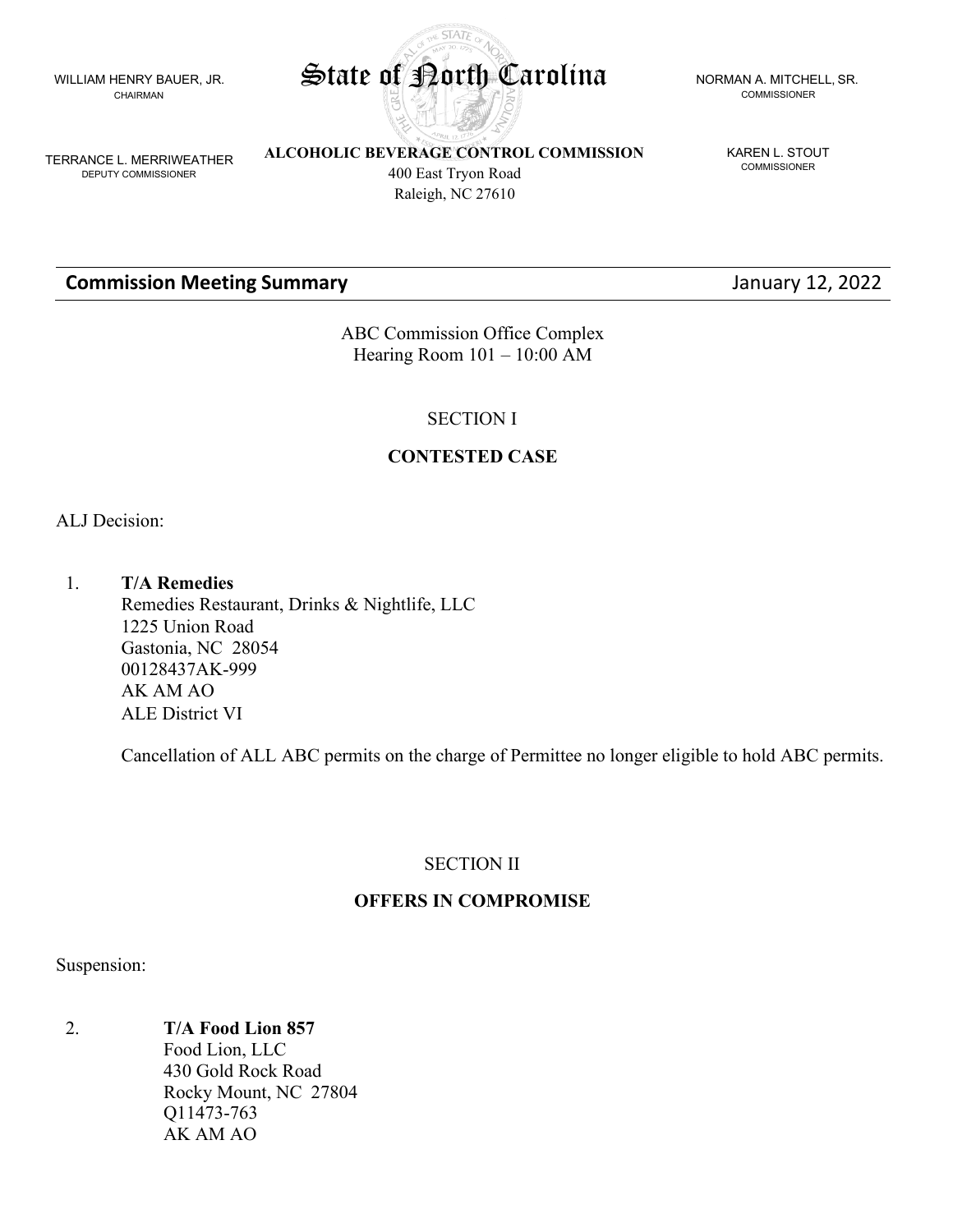#### ALE District II

Offer in Compromise: 12-day suspension, avoided upon payment of \$1,200.00 on the charge of selling an alcoholic beverage to an underage person.

#### 3. **T/A AMC Southpoint 17**

American Multi-Cinema, Inc. 8030 Renaissance Parkway, Suite 975 Durham, NC 27713 Q11659-995 AJ AL AN AY ALE District IV

Offer in Compromise: 6-day suspension, avoided upon payment of \$600.00 on the charge of possessing a container of spirituous liquor not bearing a mixed beverage tax stamp.

#### 4. **T/A Abdul's Food Mart**

Choudhary, LLC 601 East Main Street Murfreesboro, NC 27855 00173867AK-999 AK AM AO ALE District II

Offer in Compromise: 20-day suspension, avoided upon payment of \$2,000.00 on the charge of selling an alcoholic beverage to an underage person.

#### 5. **T/A Amr Freshmart**

Amr Freshmart, Inc. 515 Atlantic Christian College Drive North Wilson, NC 27893 00263511AK-999 AK AM AO ALE District II

Offer in Compromise: 33-day suspension, avoided upon payment of \$3,300.00 on the charge of selling an alcoholic beverage to an underage person [2 counts].

#### 6. **T/A Charlotte Country Club**

Charlotte Country Club, Inc. 2465 Mecklenburg Avenue Charlotte, NC 28205 08520J-999 AJ AL AN AR AS AZ Mecklenburg County ABC Board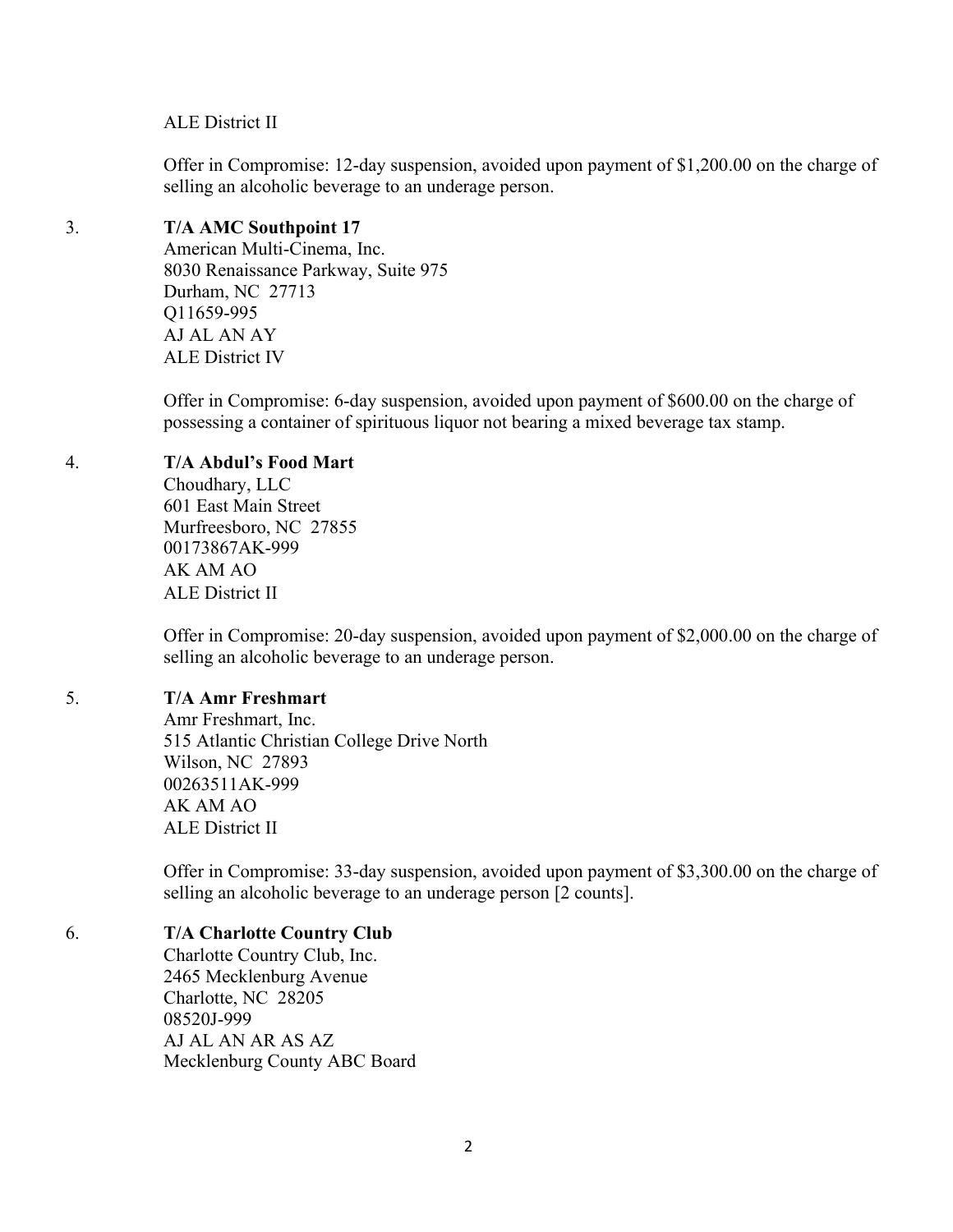Offer in Compromise: 28-day suspension, avoided upon payment of \$2,800.00 on the charges of (1) possessing a container of spirituous liquor not bearing a mixed beverage tax stamp, (2) transferring a tax stamp from one spirituous liquor bottle to another, (3) selling or possessing for sale an alcoholic beverage product that had not first been approved by the ABC Commission for sale in this State and (4) defacing a tax stamp before a bottle was empty.

#### 7. **T/A Gabe Mart**

Gabe Mart, Inc. 305 Jones Franklin Road Raleigh, NC 27606 00193651AK-999 AK AM AO ALE District IV

Offer in Compromise: 3-day suspension, avoided upon payment of \$300.00 on the charge of possessing adulterants intended for defrauding a drug or alcohol screening test.

#### 8. **T/A Harlem Beer Distributing of NC**

Nfinite Technologies Group, LLC 2210 East Pettigrew Street Durham, NC 27703 00264796WS-999 BA ALE District IV

Offer in Compromise: 15-day suspension, avoided upon payment of \$1,500.00 on the charges of (1) selling or possessing for sale an alcoholic beverage product that had not first been approved by the ABC Commission for sale in this State and (2) wholesaler providing a thing of value to a retailer.

# 9. **T/A Jackson Park Short Shop**

Parth, Inc. 1091 Old Charlotte Hwy Concord, NC 28027 00083727AK-999 AK AM AO Concord Police Department

Offer in Compromise: 25-day suspension, avoided upon payment of \$2,500.00 on the charge of selling an alcoholic beverage to an underage person.

# 10. **T/A King's Discount Deli**

Kings Discount Deli, LLC 1601 East Ash Street Goldsboro, NC 27530 00232264AK-999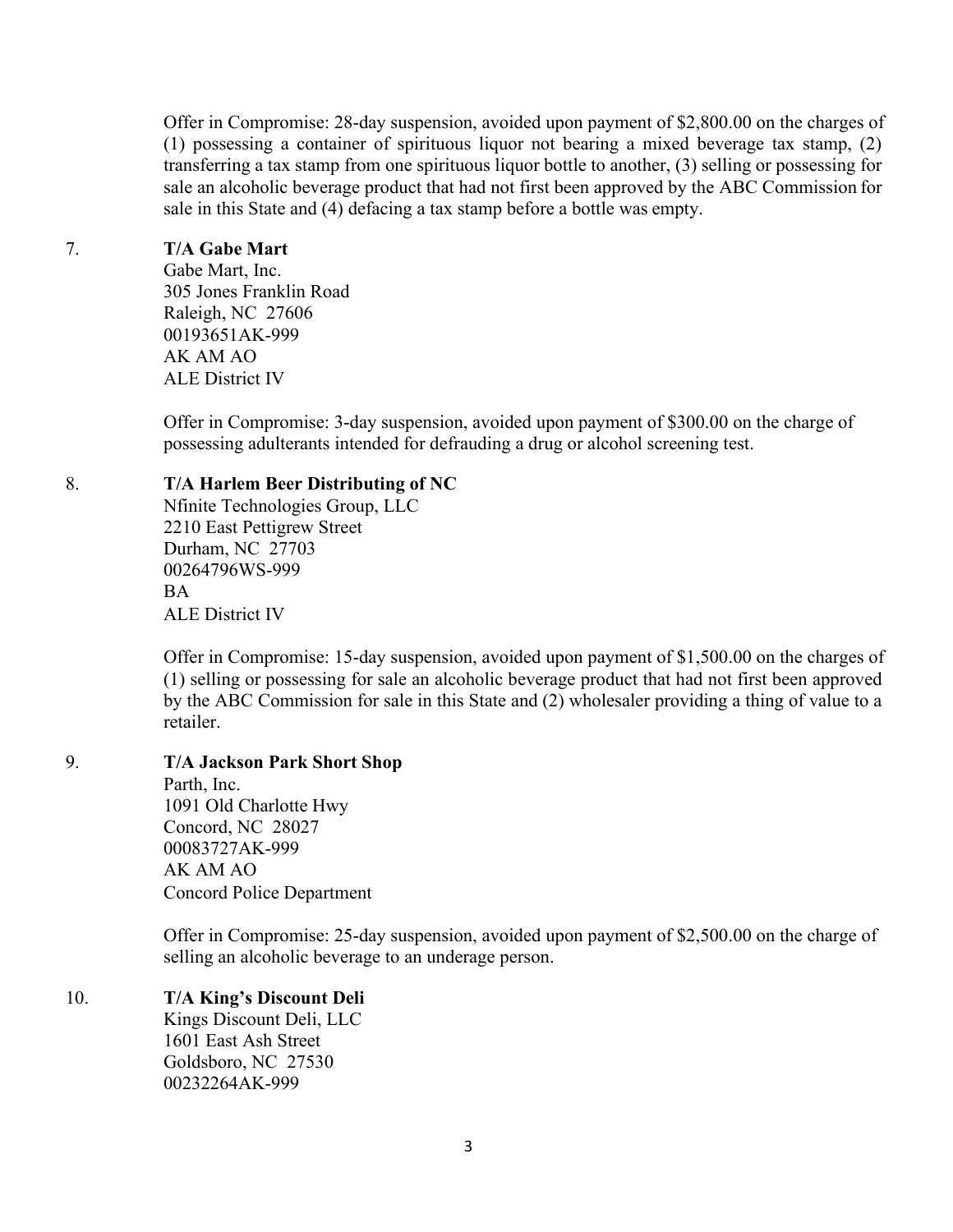AK AM AO Wayne County ABC Board

Offer in Compromise: 17-day suspension, avoided upon payment of \$1,750.00 on the charge of selling an alcoholic beverage to an underage person.

# 11. **T/A La Parranda Night Club**

La Parranda Night Club, LLC 2409 Guess Road, Suite 11 Durham, NC 27705 00272134AJ-999 AJ AL AN DZ ALE District IV

Offer in Compromise: 35-day suspension, avoided upon payment of \$3,500.00 on the charges of (1) failing to keep the premises clean and well-lit to avoid undue hazards, (2) failing to maintain beer and wine invoices from wholesaler, (3) failing to comply with private club membership requirements and (4) knowingly allowing a controlled substance on premise.

# 12. **T/A Minit Chek**

Ali Abdo Saleh Ali 100 West Main Street Littleton, NC 27850 00135711AK-998 AK AO ALE District II

Offer in Compromise: 18-day suspension, avoided upon payment of \$1,800.00 on the charge of possessing a video gaming machine [7 counts].

# 13. **T/A San Jose Mex and Tequila Bar**

San Jose Wakefield, Inc. 11211 Galleria Avenue, Suite 101 Raleigh, NC 27614 00247228AJ-999 AJ AL AY Wake County ABC Board

Offer in Compromise: 12-day suspension, avoided upon payment of \$1,200.00 on the charges of (1) possessing a container of spirituous liquor not bearing a mixed beverage tax stamp and (2) defacing a tax stamp before a bottle was empty.

# 14. **T/A Short Stop Food Mart 12**

Lil Thrift Food Marts, Inc. 401 East Anderson Street Selma, NC 27576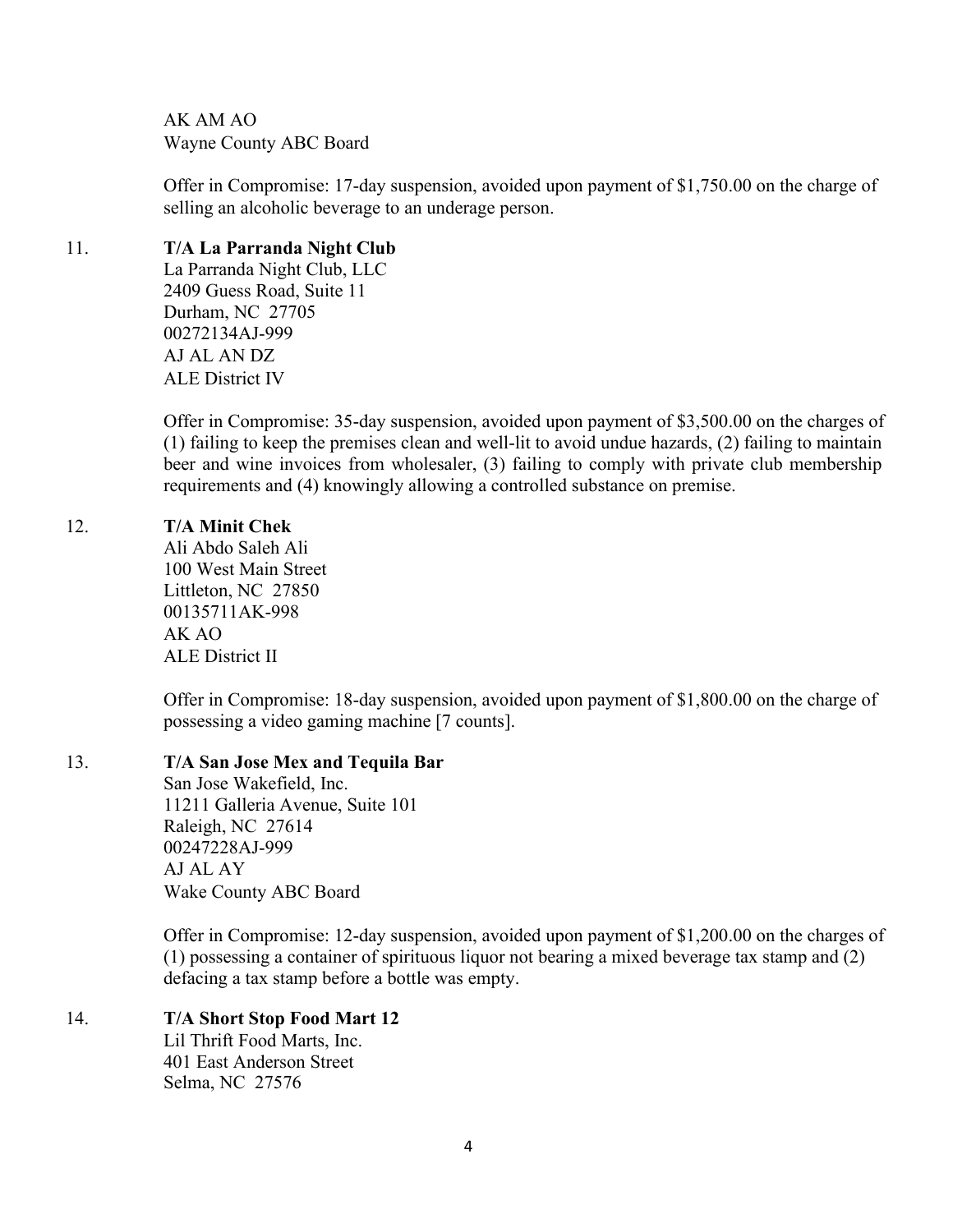Q11146-926 AK AM AO ALE District IV

Offer in Compromise: 10-day suspension, avoided upon payment of \$1,000.00 on the charge of employee possessing a controlled substance.

#### 15. **T/A Son of the South Saloon**

Michael Eugene Dyson 3007 1st Avenue SW Long View, NC 28602 40305A-996 AJ AL AS ALE District VII

Offer in Compromise: 38-day suspension, avoided upon payment of \$3,800.00 on the charges of (1) possessing a video gaming machine [2 counts], (2) failing to ensure proper storage of members' brown-bagging alcohol [2 counts], (3) possessing non-taxpaid liquor and (4) failing to destroy unconsumed alcoholic beverages.

# 16. **T/A Tommy's Food Mart**

SLG Inversiones, LLC 3426 Wayne Memorial Drive Goldsboro, NC 27534 00199271AK-999 AK AM AO Wayne County ABC Board

Offer in Compromise: 4-day suspension, avoided upon payment of \$400.00 on the charge of failing to maintain minimum food inventory to qualify for an off-premises fortified wine permit.

# 17. **T/A Trident Provisions at Cameron Club**

Trident Provisions, LLC 115 Whitford Drive Durham, NC 27708 00245206AJ-998 AJ AL AN AY BX ALE District IV

Offer in Compromise: 8-day suspension, avoided upon payment of \$800.00 on the charge of transferring alcohol between commonly owned stores without prior ABC Commission approval.

# 18. **T/A Yaya Food Mart 2**

M Food Mart, LLC 3122 Murchison Road Fayetteville, NC 28301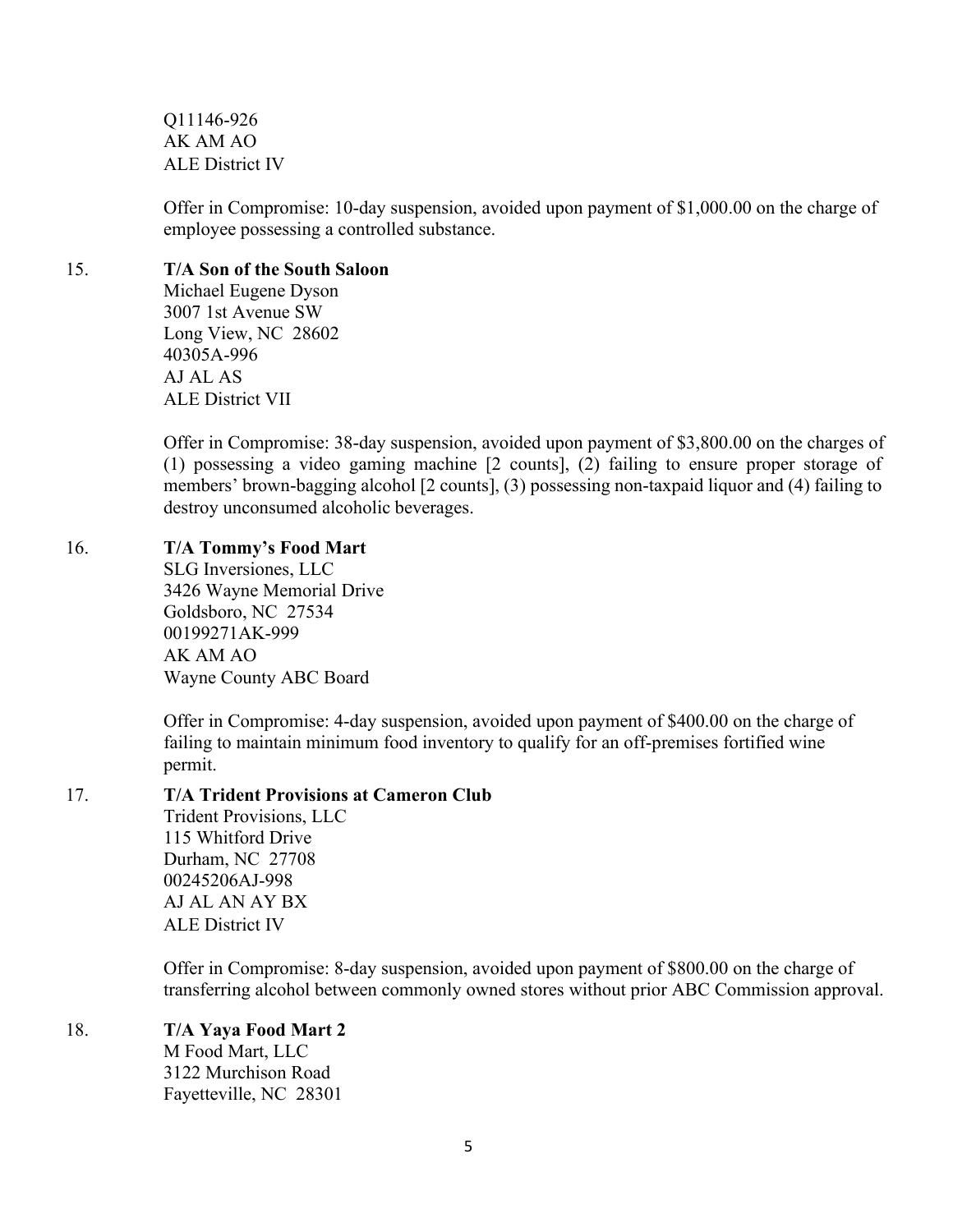00276568AK-999 AK Cumberland County ABC Board

Offer in Compromise: 20-day suspension, avoided upon payment of \$2,000.00 on the charge of selling an alcoholic beverage to an underage person.

### 19. **T/A A and J Food Mart**

AM Presto Mart, Inc. 6406 Ward Blvd. Wilson, NC 27893 00249294AK-999 AK AM AO ALE District II

Offer in Compromise: 5-day suspension, avoided upon payment of \$500.00 on the charges of (1) knowingly allowing a controlled substance on premise and (2) transferring glass tubes or splitters without proper records.

# 20. **T/A A and W's Mini Mart**

Ismail Grocery, Inc 221 South Kerr Avenue Wilmington, NC 28403 00289642AK-999 AK AM AO ALE District I

Offer in Compromise: 6-day suspension, avoided upon payment of \$600.00 on the charge of possessing counterfeit goods for resale.

# 21. **T/A Cabos Mexican Cuisine and Cantina**

Cabos, LLC 6676 Carmel Road Charlotte, NC 28226 00178712AJ-999 AJ AL AY ALE District VI

Offer in Compromise: 10-day suspension, avoided upon payment of \$1,000.00 on the charges of (1) possessing a container of spirituous liquor not bearing a mixed beverage tax stamp, (2) possessing non-taxpaid liquor, (3) allowing possession or consumption of alcoholic beverages in a non-approved area of premises and (4) premixing mixed beverages without prior authorization.

# 22. **T/A Compare Foods**

Family Supermarkets, Inc. 520 West Raleigh Street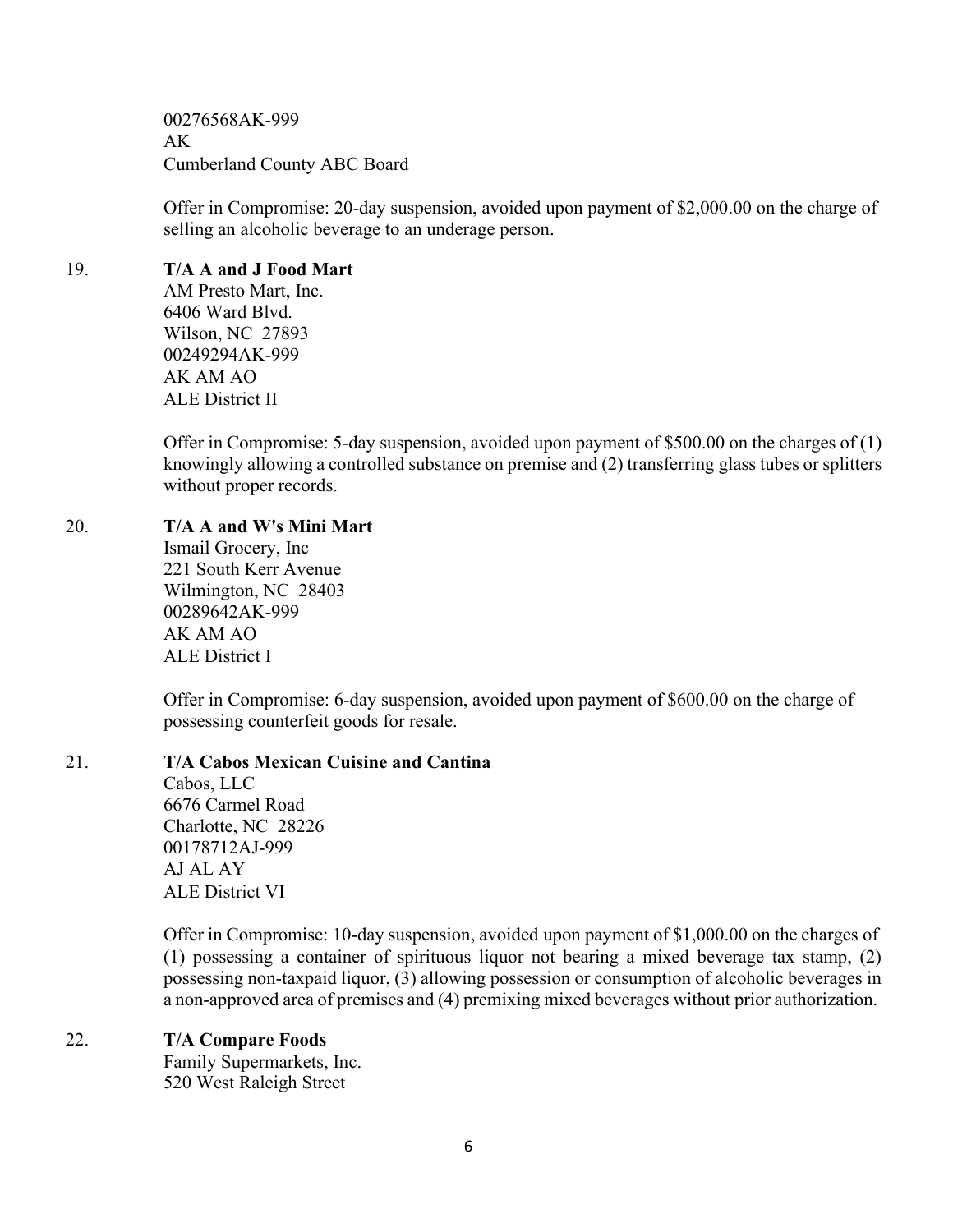Siler City, NC 27344 00138013AK-998 AK ALE District IV

Offer in Compromise: 10-day suspension, avoided upon payment of \$1,000.00 on the charges of (1) failing to cooperate with a law enforcement officer, (2) allowing possession of alcohol not authorized by permits and (3) failing to cooperate with an inspection.

### 23. **T/A EZ Go Mart**

EZ Go Mart, Inc. 1521 Hwy 49 North Burlington, NC 27217 00279678AK-999 AK AM ALE District V

Offer in Compromise: 20-day suspension, avoided upon payment of \$2,000.00 on the charges of (1) possessing a video gaming machine and (2) transferring glass tubes orsplitters without proper records.

### 24. **T/A La Rumba De Cache**

CD of Catawba County, LLC 534 Hwy 70 SW Hickory, NC 28602 00179676AJ-999 AJ DZ ALE District VII

Offer in Compromise: 10-day suspension, avoided upon payment of \$1,000.00 on the charges of (1) possessing a container of spirituous liquor not bearing a mixed beverage tax stamp, (2) failing to deface the tax stamp on a bottle once empty and (3) purchasing alcoholic beverages for resale in mixed beverages without paying the mixed beverage tax.

# 25. **T/A La Zima Bar and Grill**

La Zima Bar and Grill, LLC 111 Eastway Drive Charlotte, NC 28213 00270759AJ-999 AJ Charlotte-Mecklenburg Police Department

Offer in Compromise: 10-day suspension, avoided upon payment of \$1,000.00 on the charges of (1) failing to superintend and (2) failing to maintain, on the premises and available for inspection or audit for three years, all records including original invoices related to alcoholic beverages.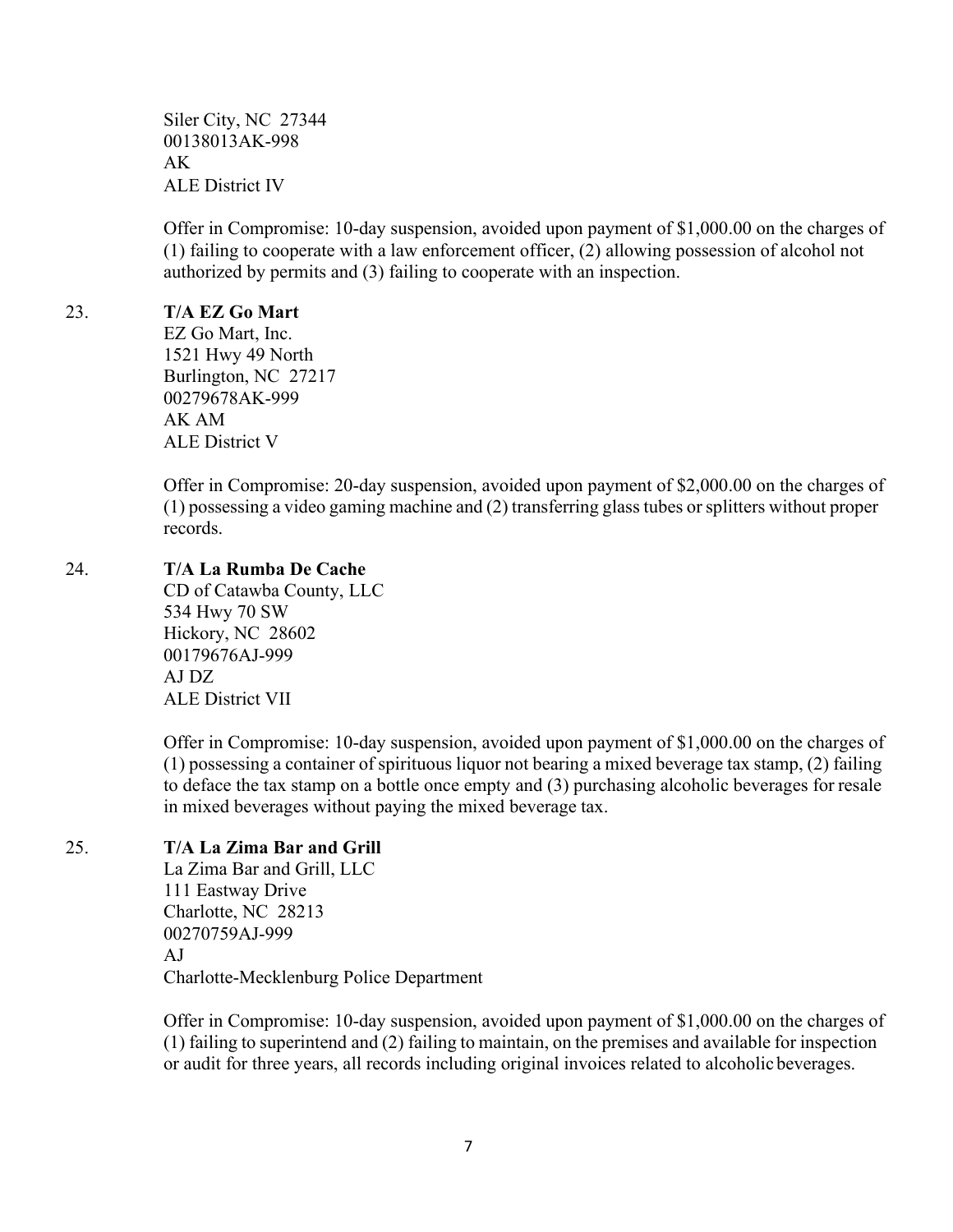#### 26. **T/A Red Mill Quick Stop**

HMR, LLC 3422 Red Mill Road Durham, NC 27704 00133230AK-999 AK AM ALE District IV

Offer in Compromise: 13-day suspension, avoided upon payment of \$1,300.00 on the charge of selling an alcoholic beverage to an underage person.

#### 27. **T/A Circle K Store 1868**

Circle K Stores, Inc. 8855 Christenbury Parkway Concord, NC 28027 Q11434-540 AK AM AO Concord Police Department

Offer in Compromise: 18-day suspension, avoided upon payment of \$1,800.00 on the charge of selling an alcoholic beverage to an underage person.

### 28. **T/A Coach's Neighborhood Grill**

Bengals 08, Inc. 1707 South Horner Blvd. Sanford, NC 27330 00273125AJ-999 AJ AL AY ALE District III

Offer in Compromise: 10-day suspension, avoided upon payment of \$1,000.00 on the charges of (1) failing to have a key available for storage of spirituous liquor and (2) failing to have entire premises open for inspection.

### 29. **T/A Duck Thru Food Store 40**

Jernigan Oil Company, Inc. 3403 Rocky Hock Road Edenton, NC 27932 Q11604-988 AK ALE District II

Offer in Compromise: 20-day suspension, avoided upon payment of \$2,000.00 on the charge of selling an alcoholic beverage to an underage person.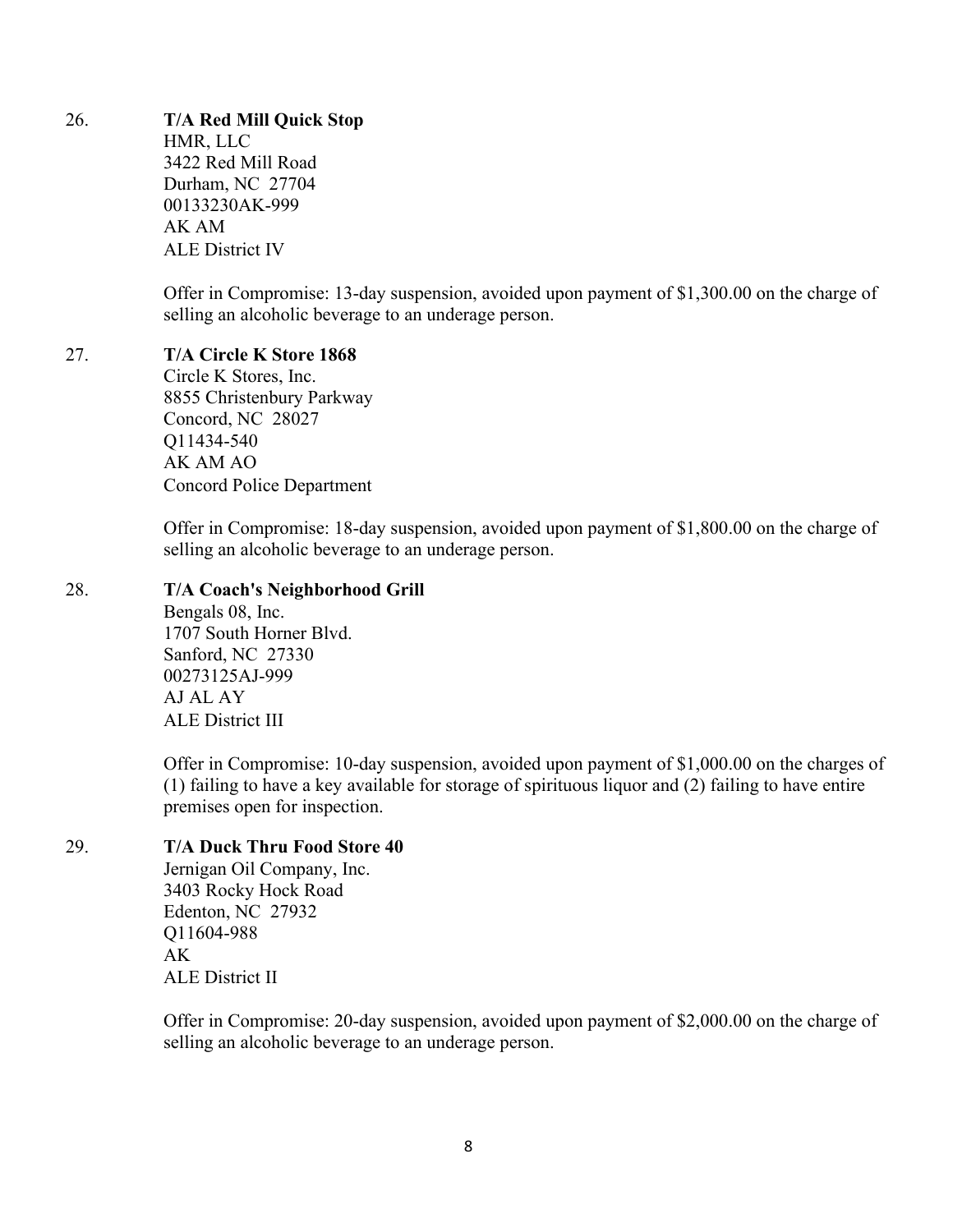# 30. **T/A Enigma**

JJM and Sons, LLC 600 Creekside Drive Raleigh, NC 27609 00272562AJ-999 AJ AL AN DZ ALE District IV

Offer in Compromise: 25-day suspension, avoided upon payment of \$2,500.00 on the charges of (1) failing to keep the premises clean and well-lit to avoid undue hazards and (2) failing to superintend.

#### 31. **T/A Fairway One Stop 12**

KACB, LLC 1382 South Church Street Burlington, NC 27215 00225138AK-999 AK AO AM ALE District V

Offer in Compromise: 10-day suspension, avoided upon payment of \$1,000.00 on the charge of employee possessing a controlled substance.

### 32. **T/A Fatz Café**

ACM Fatz VII, LLC 1235 East Dixon Blvd. Shelby, NC 28152 00277918AJ-998 AJ AL AN AY Shelby Police Department

Offer in Compromise: 35-day suspension, avoided upon payment of \$3,500.00 on the charge of selling an alcoholic beverage to an underage person.

# 33. **T/A Garner Family Fare BP 261**

MM Fowler, Inc. 1535 Hwy 70 West Garner, NC 27529 Q11390-959 AK AM AO Wake County ABC Board

Offer in Compromise: 20-day suspension, avoided upon payment of \$2,000.00 on the charge of selling an alcoholic beverage to an underage person.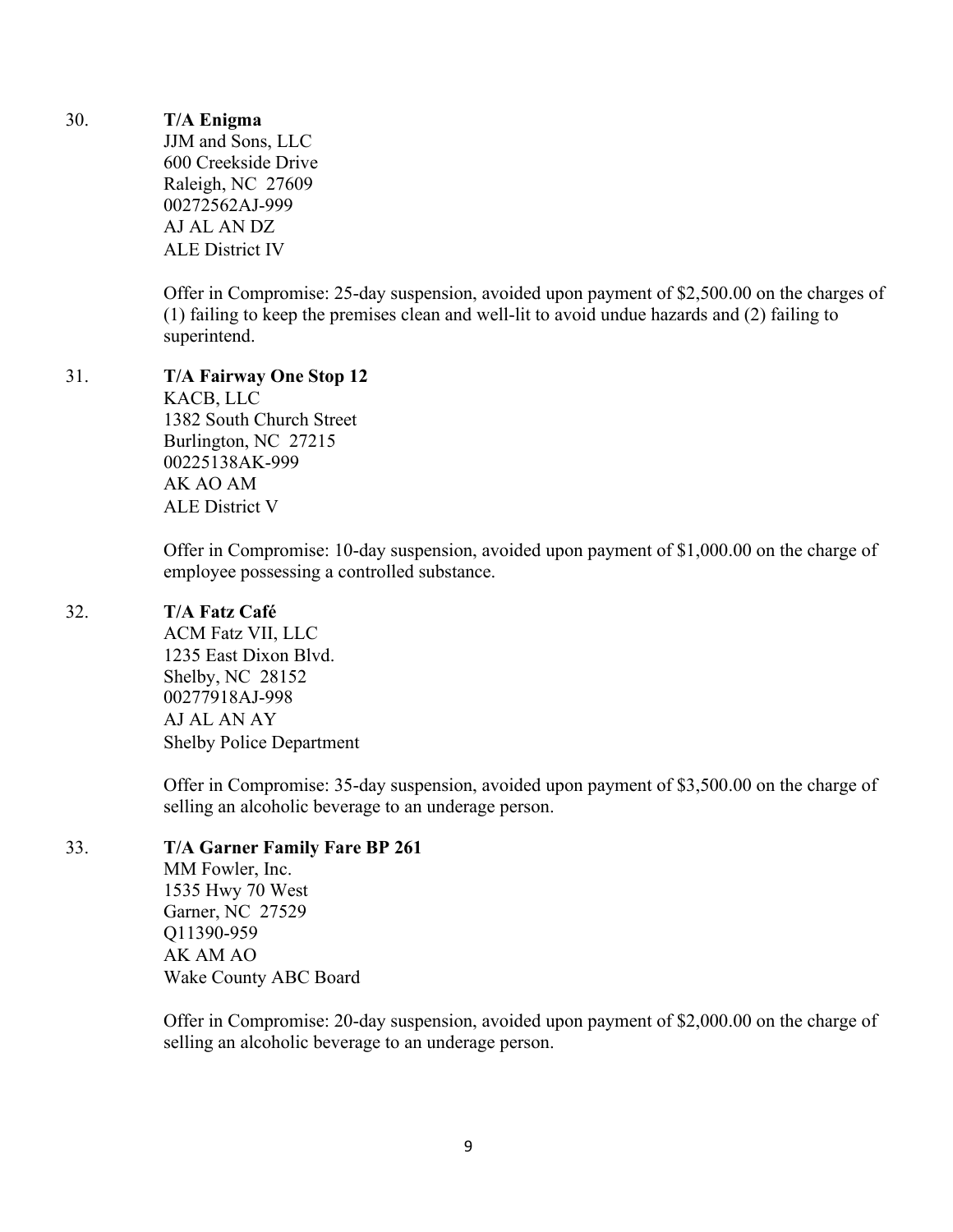# 34. **T/A Grey's Tavern**

Davis Design Art, Inc. 343 South Elm Street Greensboro, NC 27401 00157624AJ-999 AJ AL AY Greensboro Police Department

Offer in Compromise: 30-day suspension, avoided upon payment of \$3,000.00 on the charges of (1) failing to superintend and (2) knowingly allowing fighting or disorderly conduct.

### 35. **T/A Odds-N-Ends Variety**

Odds-N-Ends Variety, Inc. 233 Pine Street Pantego, NC 27860 00283176AK-999 AK AM ALE District II

Offer in Compromise: 80-day suspension, the last 50 days avoided upon payment of \$5,000.00 on charges of (1) selling or possessing mixed beverages for sale without the proper ABC permit and revenue license, (2) allowing consumption at a business with off-premises permits, (3) performing services after having consumed alcoholic beverages and (4) failing to purchase malt beverages only from a wholesaler.

# 36. **T/A Sheetz 647**

Sheetz of NC, LLC 1990 NC 86 South Hillsborough, NC 27278 Q11557-900 AK AM AO ALE District IV

Offer in Compromise: 20-day suspension, avoided upon payment of \$2,000.00 on the charge of selling an alcoholic beverage to an underage person.

# 37. **T/A Short Stop**

Haridev, LLC 300 West Main Street Carrboro, NC 27510 00175653AK-999 AK AM Carrboro Police Department

Offer in Compromise: 50-day suspension, avoided upon payment of \$5,000.00 on the charge of selling an alcoholic beverage to an underage person.